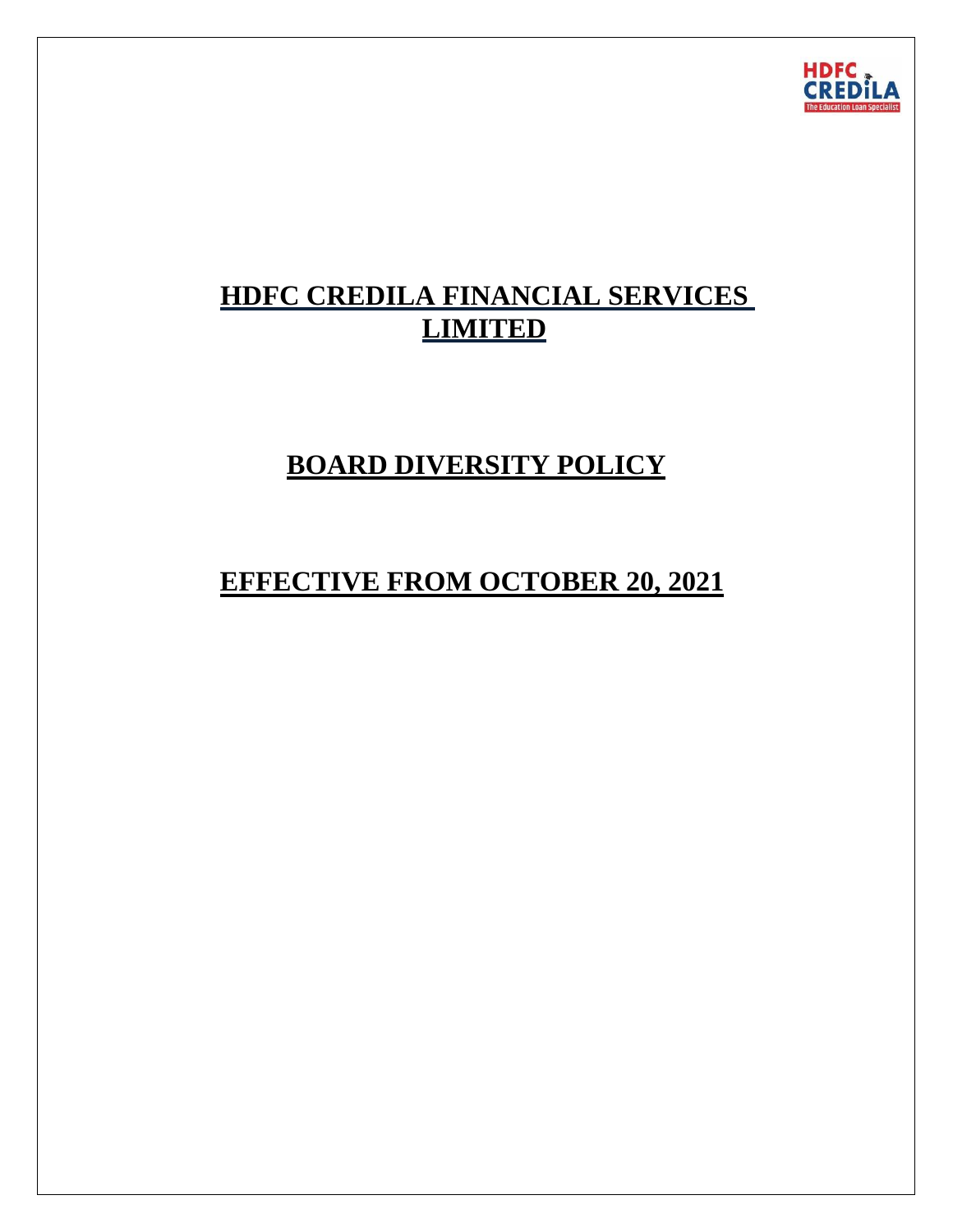

| Reviewing & Approving<br>Authority: | Board of Directors of the Company     |
|-------------------------------------|---------------------------------------|
| Original Issue Date:                | October 20, 2021                      |
| <b>Current Revision Date:</b>       |                                       |
| Policy Making Body:                 | Nomination and Remuneration Committee |
| Version No.:                        | 1.0                                   |
| Review Cycle                        | As recommended by the Board           |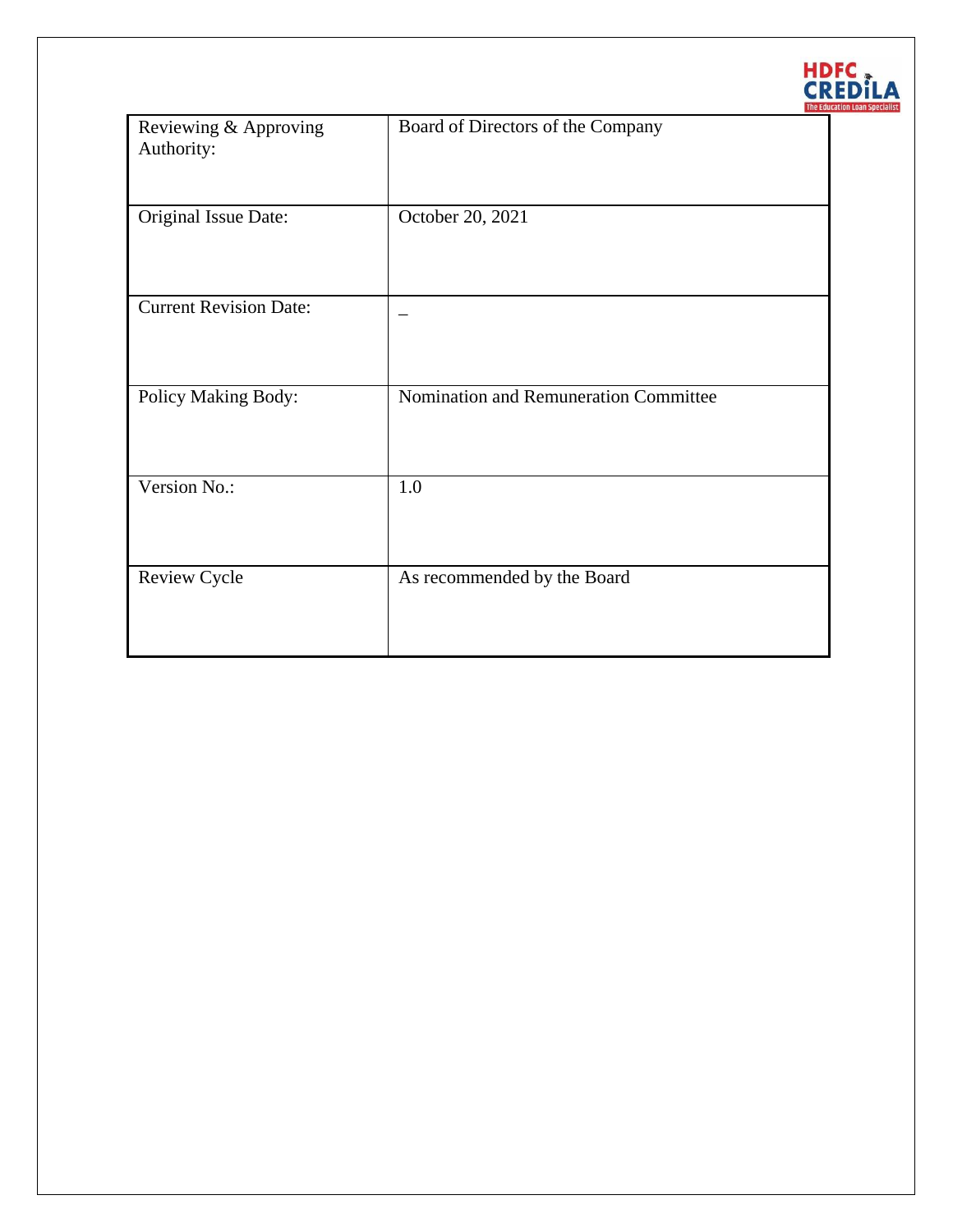

### **1. Scope**

This Policy on Board Diversity (the "**Policy**") applies to the Board of Directors (the "**Board**") of the HDFC Credila Financial Services Limited ("**Company**"). This Policy shall be effective from October 20, 2021.

#### **2. Purpose**

As prescribed under the Securities and Exchange Board of India (Listing Obligations and Disclosures Requirements) Regulations, 2015 (Listing Regulations), one of the key functions of the Board of a listed company is to ensure existence of a transparent board nomination process with a focus on diversity of thoughts, varied experience, industry knowledge, broader perspective, integrity and gender representation.

The primary objective of this Policy is to provide a framework and set standards for having a diversified Board with ability to base its decisions after evaluating multiple options as compared to homogeneous Boards and help improve the performance of the organization significantly. A diversified board not only enhances board effectiveness by ensuring rational, pragmatic and quick decision making but also better understands and connects with the stakeholders to attain the Company's stated goals and strategic objectives.

### **3. Policy Implementation**

- The Nomination & Remuneration Committee of the Board of Directors of the Company (NRC) is authorized to select potential candidates for appointment as Directors to the Board and ensure adherence to the Policy for ascertaining 'Fit and Proper' criteria for Directors. Whilst selecting potential candidates, the NRC would ensure 'fit and proper' status of the proposed director.
- When selecting candidates to be appointed as Directors to the Board, the NRC shall assess appropriate mix of diversity, ensure that the candidates have the highest levels of personal and professional ethics and integrity, appropriate skills, knowledge, experience and expertise in one or more fields of business including finance, accounting, management, sales, marketing, administration, research, corporate governance, technical operations, law or any other discipline related to the business of the Company.
- While evaluating candidates, the NRC shall also consider the qualifications and skill sets of the existing members of the Board, to ensure an overall diversity in the skill sets of Board as a whole, keeping in mind the current business operations, future growth, diversification plans and also the need to fill in the competency gaps, if any.